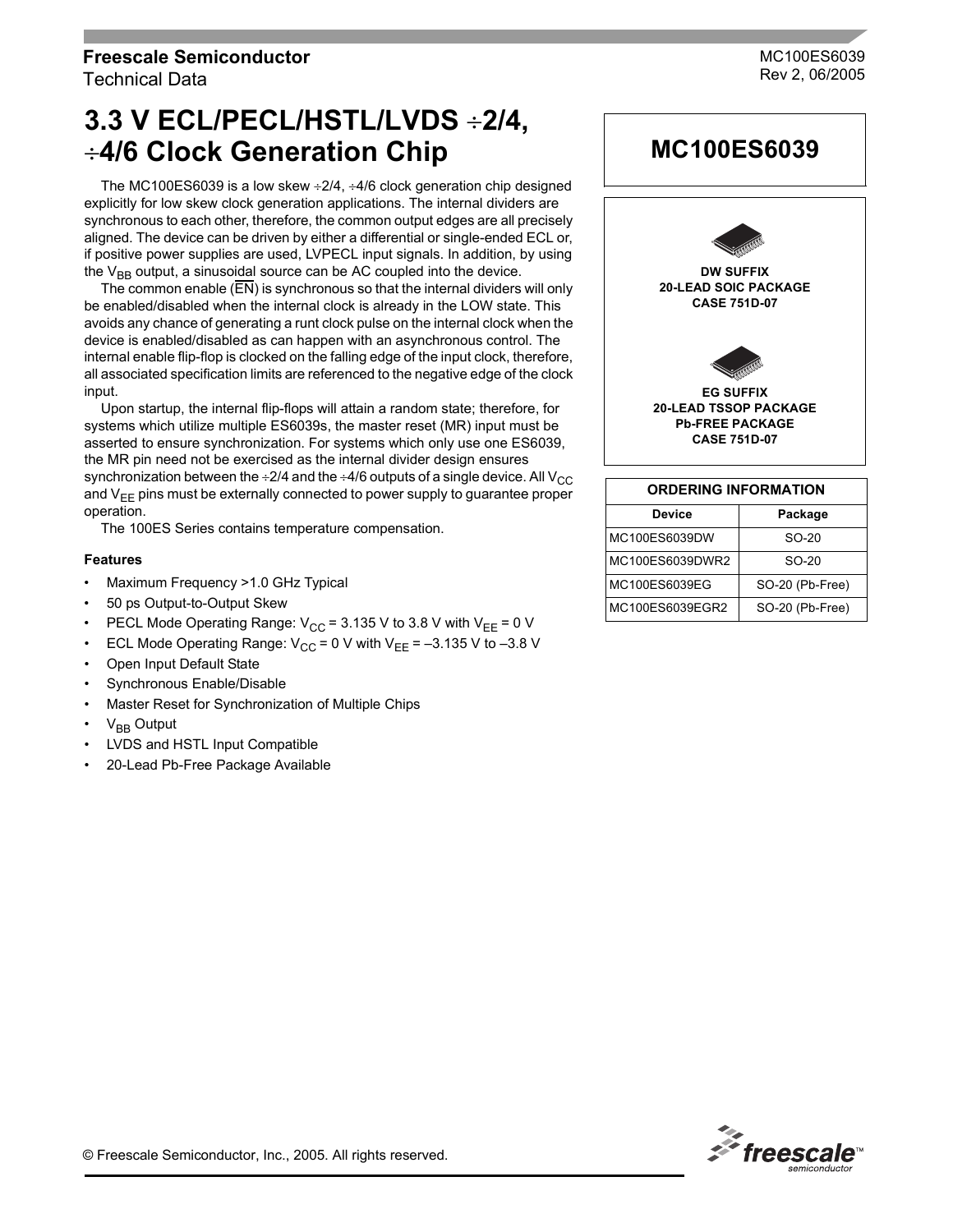

Warning: All  $V_{CC}$  and  $V_{EE}$  pins must be externally connected to Power Supply to guarantee proper operation.

# **Figure 1. 20-Lead Pinout** (Top View)

### **Table 1. Pin Description**

| Pin                         | <b>Function</b>                   |
|-----------------------------|-----------------------------------|
| $CLK(1), \overline{CLK}(1)$ | <b>ECL Diff Clock Inputs</b>      |
| $E(N^{(1)}$                 | <b>ECL Sync Enable</b>            |
| MR <sup>(1)</sup>           | <b>ECL Master Reset</b>           |
| $V_{BB}$                    | <b>ECL Reference Output</b>       |
| Q0, Q1, Q0, Q1              | ECL Diff $\div 2/4$ Outputs       |
| Q2, Q3, Q2, Q3              | ECL Diff $\div 4/6$ Outputs       |
| DIVSELa $(1)$               | ECL Freq. Select Input ÷2/4       |
| DIVSELb <sup>(1)</sup>      | ECL Freq. Select Input $\div 4/6$ |
| $V_{CC}$                    | <b>ECL Positive Supply</b>        |
| $V_{EE}$                    | <b>ECL Negative Supply</b>        |
| <b>NC</b>                   | No Connect                        |

1. Pins will default low when left open.



## **Table 2. Function Tables**

| <b>CLK</b> | ΕN | <b>MR</b> | <b>Function</b> |
|------------|----|-----------|-----------------|
|            |    |           | <b>Divide</b>   |
|            |    |           | Hold Q0:3       |
|            |    |           | Reset Q0:3      |

 $X = Don't Care$ 

Z = Low-to-High Transition

ZZ = High-to-Low Transition

| <b>DIVSELa</b> | Q0:1 Outputs               |
|----------------|----------------------------|
|                | Divide by 2<br>Divide by 4 |
| <b>DIVSELb</b> | Q2:3 Outputs               |
|                | Divide by 4<br>Divide by 6 |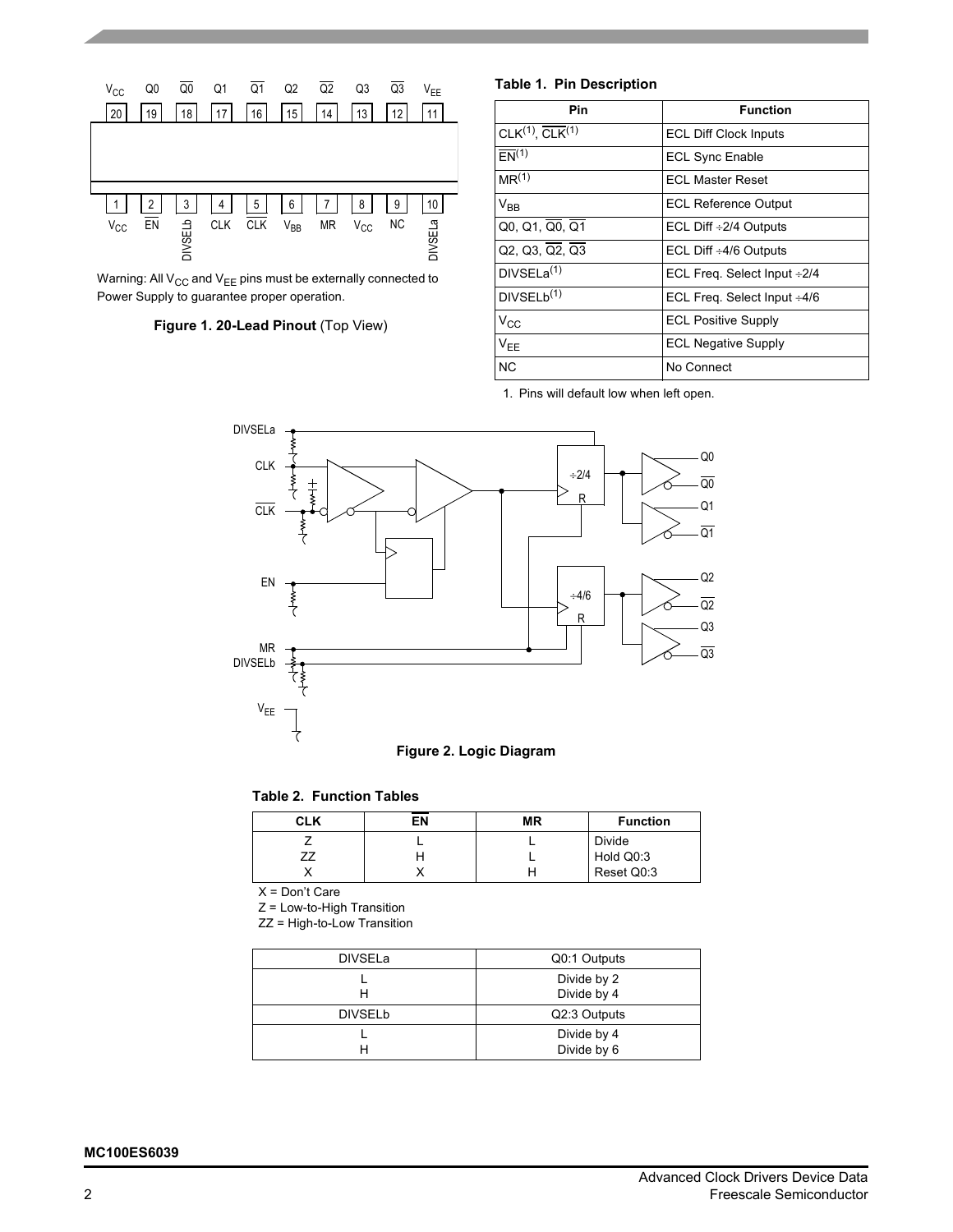

# **Figure 3. Timing Diagram**



# **Figure 4. Timing Diagram**

# **Table 3. Attributes**

| <b>Characteristics</b>           | Value                                                            |                               |
|----------------------------------|------------------------------------------------------------------|-------------------------------|
| Internal Input Pulldown Resistor | 75 k $\Omega$                                                    |                               |
| Internal Input Pullup Resistor   | 75 k $\Omega$                                                    |                               |
| <b>IESD Protection</b>           | Human Body Model<br>Machine Model<br><b>Charged Device Model</b> | > 4 kV<br>> 200 V<br>$> 2$ kV |

Meets or exceeds JEDEC Spec EIA/JESD78 IC Latchup Test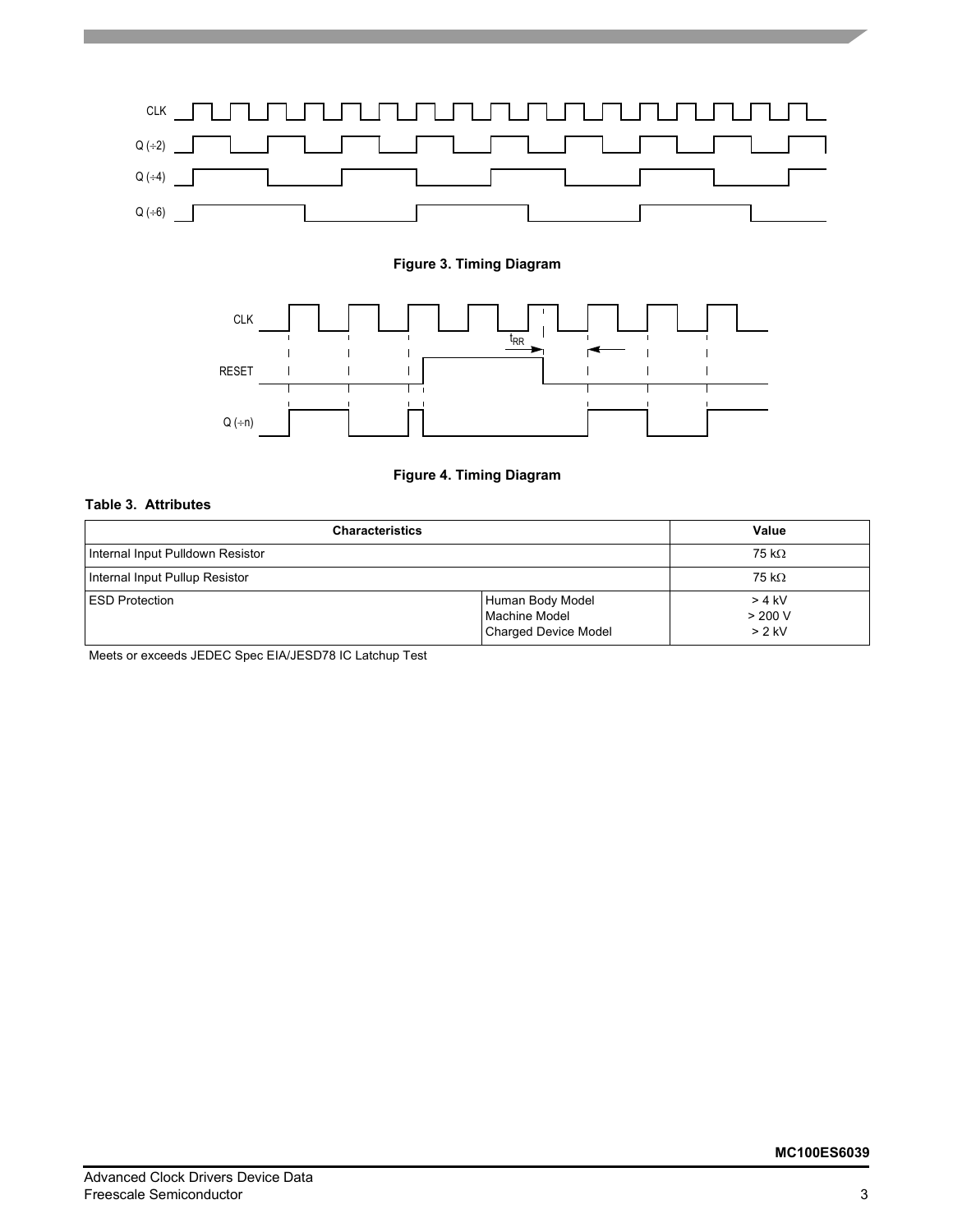# **Table 4. Maximum Ratings(1)**

| Symbol           | <b>Parameter</b>                                                | <b>Condition 1</b>               | <b>Condition 2</b>                     | Rating          | <b>Units</b>          |
|------------------|-----------------------------------------------------------------|----------------------------------|----------------------------------------|-----------------|-----------------------|
| $V_{CC}$         | <b>PECL Mode Power Supply</b>                                   | $V_{FF} = 0 V$                   |                                        | 3.9             | V                     |
| $V_{EE}$         | <b>ECL Mode Power Supply</b>                                    | $V_{CC} = 0 V$                   |                                        | $-3.9$          | V                     |
| V <sub>1</sub>   | <b>PECL Mode Input Voltage</b><br><b>ECL Mode Input Voltage</b> | $V_{EE} = 0 V$<br>$V_{CC} = 0 V$ | $V_1 \leq V_{CC}$<br>$V_1 \geq V_{EE}$ | 3.9<br>$-3.9$   | $\vee$<br>V           |
| <sup>l</sup> out | <b>Output Current</b>                                           | Continuous<br>Surge              |                                        | 50<br>100       | mA<br>mA              |
| $I_{BB}$         | $V_{BR}$ Sink/Source                                            |                                  |                                        | ± 0.5           | mA                    |
| $T_A$            | <b>Operating Temperature Range</b>                              |                                  |                                        | $-40$ to $+85$  | $^{\circ}C$           |
| $T_{\text{stg}}$ | Storage Temperature Range                                       |                                  |                                        | $-65$ to $+150$ | $^{\circ}C$           |
| $\theta_{JA}$    | Thermal Resistance (Junction-to-Ambient)                        | 0 LFPM<br>500 LFPM               | 20 SOIC<br>20 SOIC                     | TBD<br>TBD      | $\degree$ C/W<br>°C/W |

1. Maximum Ratings are those values beyond which device damage may occur.

|  |  |  |  | <b>Table 5. DC Characteristics</b> (V <sub>CC</sub> = 0 V, V <sub>EE</sub> = –3.8 V to –3.135 V or V <sub>CC</sub> = 3.135 V to 3.8 V, V <sub>EE</sub> = 0 V) <sup>(1)</sup> |  |
|--|--|--|--|------------------------------------------------------------------------------------------------------------------------------------------------------------------------------|--|
|--|--|--|--|------------------------------------------------------------------------------------------------------------------------------------------------------------------------------|--|

| Symbol                 | <b>Characteristic</b>                           |                        | $-40^\circ C$                      |                                                                                                                                               | $0^\circ$ C to 85 $^\circ$ C   | Unit              |                     |         |
|------------------------|-------------------------------------------------|------------------------|------------------------------------|-----------------------------------------------------------------------------------------------------------------------------------------------|--------------------------------|-------------------|---------------------|---------|
|                        |                                                 | <b>Min</b>             | <b>Typ</b>                         | Max                                                                                                                                           | <b>Min</b>                     | Typ               | Max                 |         |
| $I_{EE}$               | Power Supply Current                            |                        | 35                                 | 60                                                                                                                                            |                                | 35                | 60                  | mA      |
| $V_{OH}$               | Output HIGH Voltage <sup>(2)</sup>              |                        | $V_{CC}$ –1150 $ V_{CC}$ –1020 $ $ | $V_{\rm CC}$ –800                                                                                                                             | $V_{\text{CC}} - 1200$         | $V_{\rm CC}$ –970 | $V_{\rm CC}$ -750   | mV      |
| $V_{OL}$               | Output LOW Voltage <sup>(2)</sup>               |                        |                                    | $V_{\text{CC}}$ –1950   $V_{\text{CC}}$ –1620   $V_{\text{CC}}$ –1250   $V_{\text{CC}}$ –2000   $V_{\text{CC}}$ –1680   $V_{\text{CC}}$ –1300 |                                |                   |                     | mV      |
| $V_{\text{IH}}$        | Input HIGH Voltage (Single-Ended)               | $V_{\rm CC}$ –1165     |                                    | $V_{CC}$ –880                                                                                                                                 | $V_{CC}$ –1165                 |                   | $V_{CC}$ –880       | mV      |
| $V_{\parallel}$        | Input LOW Voltage (Single-Ended)                | $V_{\text{CC}} - 1810$ |                                    |                                                                                                                                               | $V_{CC}$ –1475 $ V_{CC}$ –1810 |                   | $V_{\rm CC} - 1475$ | mV      |
| $V_{BB}$               | Output Reference Voltage                        | $V_{\rm CC}$ –1400     |                                    | $V_{CC}$ -1200                                                                                                                                | $V_{\rm CC} - 1400$            |                   | $V_{\rm CC} - 1200$ | mV      |
| V <sub>PP</sub>        | Differential Input Voltage <sup>(3)</sup>       | 0.12                   |                                    | 1.4                                                                                                                                           | 0.12                           |                   | 1.4                 | V       |
| <b>V<sub>CMR</sub></b> | Differential Cross Point Voltage <sup>(4)</sup> | $V_{FF}$ +0.2          |                                    | $V_{CC}$ -0.7                                                                                                                                 | $V_{FF}$ +0.2                  |                   | $V_{CC}$ -0.7       | V       |
| $I_{\text{IH}}$        | Input HIGH Current                              |                        |                                    | 150                                                                                                                                           |                                |                   | 150                 | $\mu$ A |
| ЧL.                    | Input LOW Current                               | 0.5                    |                                    |                                                                                                                                               | 0.5                            |                   |                     | μA      |

1. MC100ES6139 circuits are designed to meet the DC specifications shown in the above table after thermal equilibrium has been established. The circuit is in a test socket or mounted on a printed circuit board and transverse airflow greater than 500 lfpm is maintained.

2. All loading with 50  $\Omega$  to V<sub>CC</sub>–2.0 volts.

3.  $V_{\sf PP}$  (DC) is the minimum differential input voltage swing required to maintain device functionality.

4.  $\rm{V_{CMR}}$  (DC) is the crosspoint of the differential input signal. Functional operation is obtained when the crosspoint is within the V<sub>CMR</sub> (DC) range and the input swing lies within the  $V_{PP}$  (DC) specification.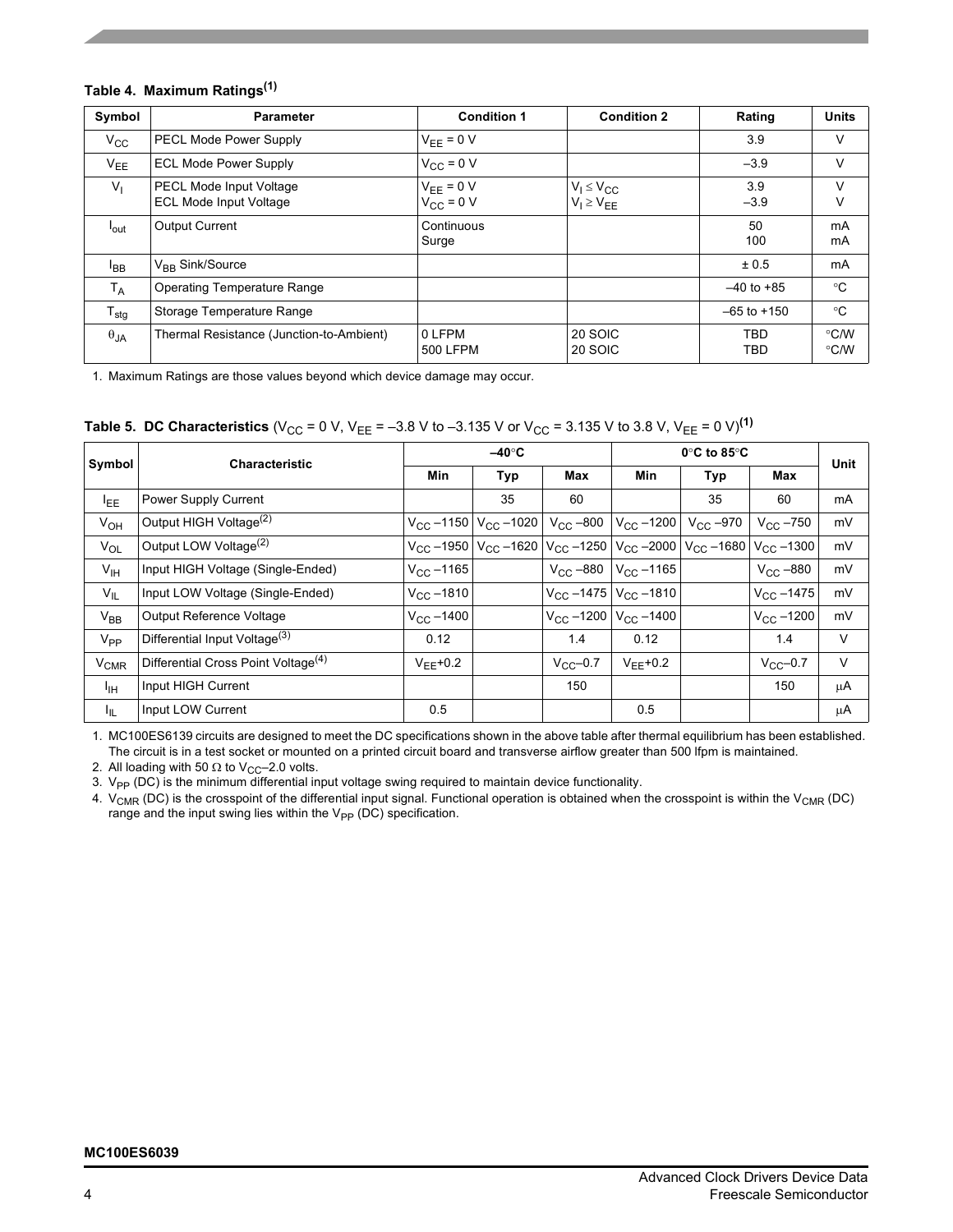|                                        | Symbol<br><b>Characteristic</b>                            |                               | $-40^\circ C$ |            | $25^{\circ}$ C  |               |            | 85°C            |                             |            | <b>Unit</b>     |                       |
|----------------------------------------|------------------------------------------------------------|-------------------------------|---------------|------------|-----------------|---------------|------------|-----------------|-----------------------------|------------|-----------------|-----------------------|
|                                        |                                                            |                               | Min           | Typ        | Max             | Min           | Typ        | Max             | Min                         | Typ        | Max             |                       |
| $f_{\text{max}}$                       | Maximum Frequency                                          |                               |               | >1         |                 |               | >1         |                 |                             | >1         |                 | GHz                   |
| t <sub>PLH</sub> ,<br>t <sub>PHL</sub> | Propagation Delay                                          | $CLK, Q$ (Diff)<br>MR, Q      | 575<br>500    |            | 875<br>850      | 575<br>500    |            | 875<br>850      | 575<br>500                  |            | 875<br>850      | ps<br>ps              |
| $t_{RR}$                               | <b>Reset Recovery</b>                                      |                               | 200           | 100        |                 | 200           | 100        |                 | 200                         | 100        |                 | ps                    |
| $t_{\rm s}$                            | Setup Time                                                 | EN, CLK<br>DIVSEL, CLK        | 200<br>400    | 120<br>180 |                 | 200<br>400    | 120<br>180 |                 | 200<br>400                  | 120<br>180 |                 | ps<br>ps              |
| $t_{h}$                                | <b>Hold Time</b>                                           | CLK. EN<br>CLK, DIVSEL        | 100<br>200    | 50<br>140  |                 | 100<br>200    | 50<br>140  |                 | 100<br>200                  | 50<br>140  |                 | ps<br>ps              |
| t <sub>PW</sub>                        | Minimum Pulse Width                                        | <b>MR</b>                     | 550           | 450        |                 | 550           | 450        |                 | 550                         | 450        |                 | ps                    |
| t <sub>SKEW</sub>                      | Within Device Skew<br>Device-to-Device Skew <sup>(2)</sup> | Q, Q<br>Q, Q @ Same Frequency |               |            | 80<br>50<br>300 |               |            | 80<br>50<br>300 |                             |            | 80<br>50<br>300 | ps<br><b>DS</b><br>ps |
| <sup>t</sup> JITTER                    | Cycle-to-Cycle Jitter                                      | (RMS $1\sigma$ )              |               |            | 1               |               |            | $\mathbf{1}$    |                             |            | 1               | ps                    |
| $V_{PP}$                               | Input Voltage Swing (Differential)                         |                               | 150           |            | 1400            | 150           |            | 1400            | 150                         |            | 1400            | mV                    |
| <b>V<sub>CMR</sub></b>                 | Differential Cross Point Voltage                           |                               | $V_{FF}$ +0.2 |            | $V_{CC}$ -1.1   | $V_{EE}$ +0.2 |            |                 | $V_{CC}$ –1.1 $V_{FF}$ +0.2 |            | $V_{CC}$ -1.1   | $\vee$                |
| $t_r$<br>t <sub>f</sub>                | <b>Output Rise/Fall Times</b><br>$(20\% - 80\%)$           | $Q, \overline{Q}$             | 50            |            | 300             | 50            |            | 300             | 50                          |            | 300             | ps                    |

**Table 6. AC Characteristics** (V<sub>CC</sub> = 0 V, V<sub>EE</sub> = -3.8 V to -3.135 V or V<sub>CC</sub> = 3.135 V to 3.8 V, V<sub>EE</sub> = 0 V)<sup>(1)</sup>

1. Measured using a 750 mV source, 50% duty cycle clock source. All loading with 50  $\Omega$  to V<sub>CC</sub> -2.0 V.

2. Skew is measured between outputs under identical transitions. Duty cycle skew is defined only for differential operation when the delays are measured from the cross point of the inputs to the cross point of the outputs.



**Figure 5. Typical Termination for Output Driver and Device Evaluation**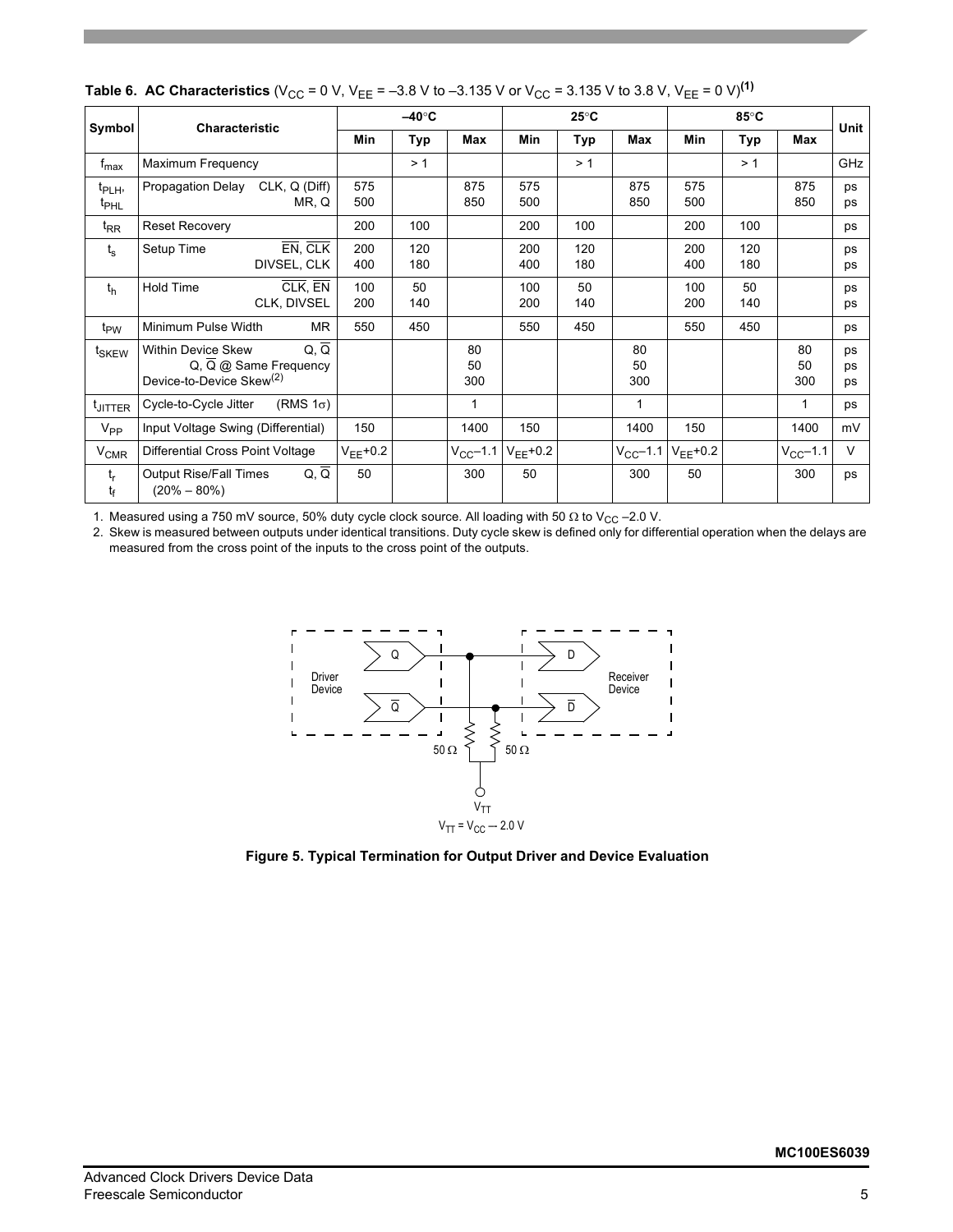# **PACKAGE DIMENSIONS**



| © FREESCALE SEMICONDUCTOR, INC.<br>ALL RIGHTS RESERVED. | MECHANICAL OUTLINE |                      | PRINT VERSION NOT TO SCALE |             |
|---------------------------------------------------------|--------------------|----------------------|----------------------------|-------------|
| ETTI ES                                                 |                    |                      | DOCUMENT NO: 98ASB42343B   | RFV:J       |
| 20LD SOIC W/B, 1.27 PITCH<br>CASE-OUTLINE               |                    | CASE NUMBER: 751D-07 |                            | 23 MAR 2005 |
|                                                         |                    |                      | STANDARD: JEDEC MS-013AC   |             |

PAGE 1 OF 2

## **CASE 751D-07 ISSUE J 20-LEAD SOIC PACKAGE**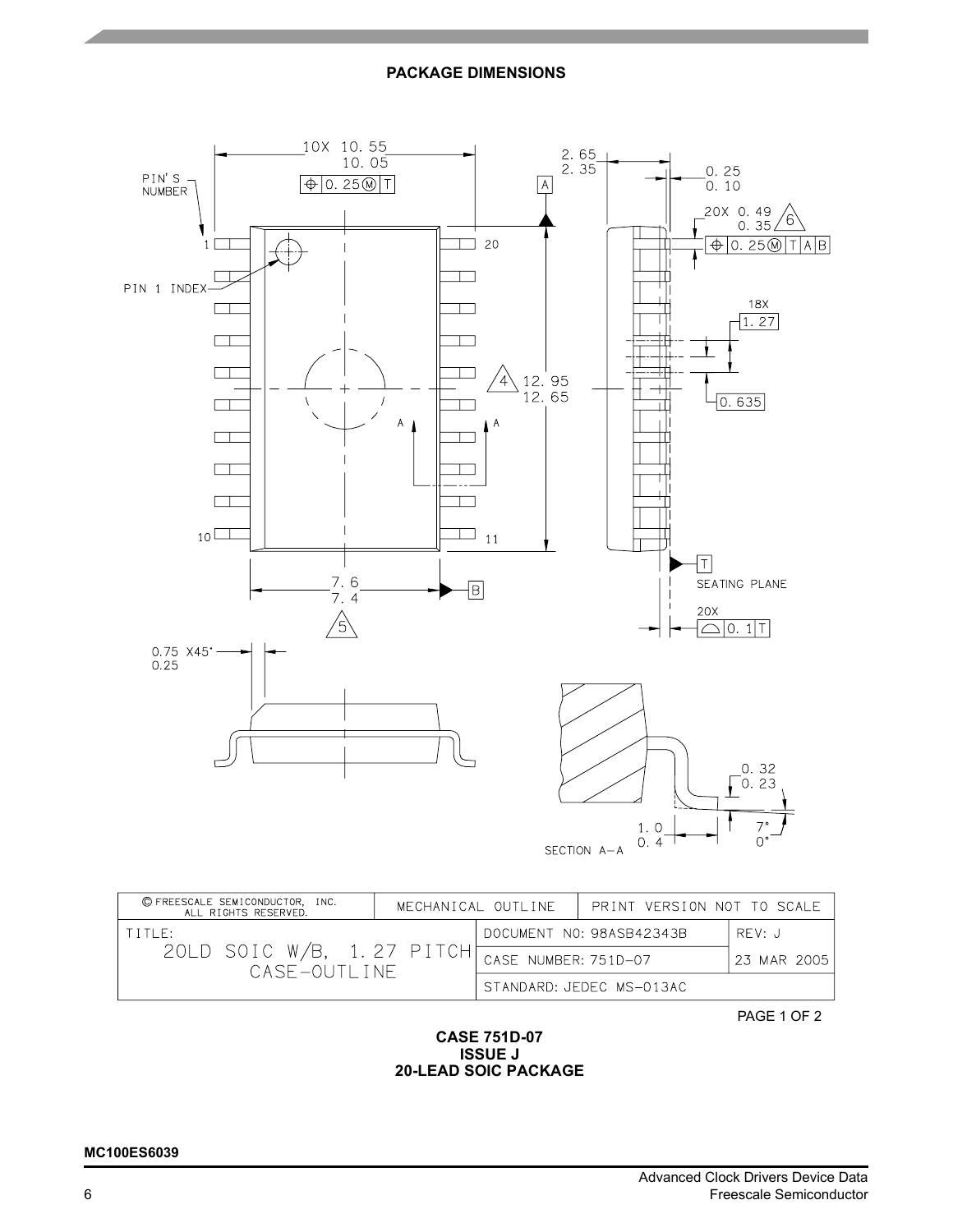NOTES:

- 1. DIMENSIONS ARE IN MILLIMETERS.
- 2. DIMENSIONING AND TOLERANCING PER ASME Y14.5M-1994.
- 3. DATUMS A AND B TO BE DETERMINED AT THE PLANE WHERE THE BOTTOM OF THE LEADS EXIT THE PLASTIC BODY.
- $\overline{A}$  this dimension does not include mold flash, protrusion or gate burrs. Mold FLASH, PROTRUSION OR GATE BURRS SHALL NOT EXCEED 0.15 MM PER SIDE. THIS DIMENSION IS DETERMINED AT THE PLANE WHERE THE BOTTOM OF THE LEADS EXIT THE PLASTIC BODY.
- $/5$ . This dimension does not include inter-lead flash or protrusions. Inter-lead FLASH AND PROTRUSIONS SHALL NOT EXCEED 0.25 MM PER SIDE. THIS DIMENSION IS DETERMINED AT THE PLANE WHERE THE BOTTOM OF THE LEADS EXIT THE PLASTIC BODY.
- $\sqrt{6}$  this dimension does not include dambar protrusion. Allowable dambar protrusion SHALL NOT CAUSE THE LEAD WIDTH TO EXCEED 0.62 mm.

| © FREESCALE SEMICONDUCTOR, INC.<br>ALL RIGHTS RESERVED. |  | MECHANICAL OUTLINE   | PRINT VERSION NOT TO SCALE |             |
|---------------------------------------------------------|--|----------------------|----------------------------|-------------|
| TITIF:                                                  |  |                      | DOCUMENT NO: 98ASB42343B   | RFV: J      |
| 20LD SOIC W/B, 1.27 PITCH<br>CASE OUTLINE               |  | CASE NUMBER: 7510-07 |                            | 23 MAR 2005 |
|                                                         |  |                      | STANDARD: JEDEC MS-013AC   |             |

PAGE 2 OF 2

## **CASE 751D-07 ISSUE J 20-LEAD SOIC PACKAGE**

## Advanced Clock Drivers Device Data Freescale Semiconductor 7

### **MC100ES6039**